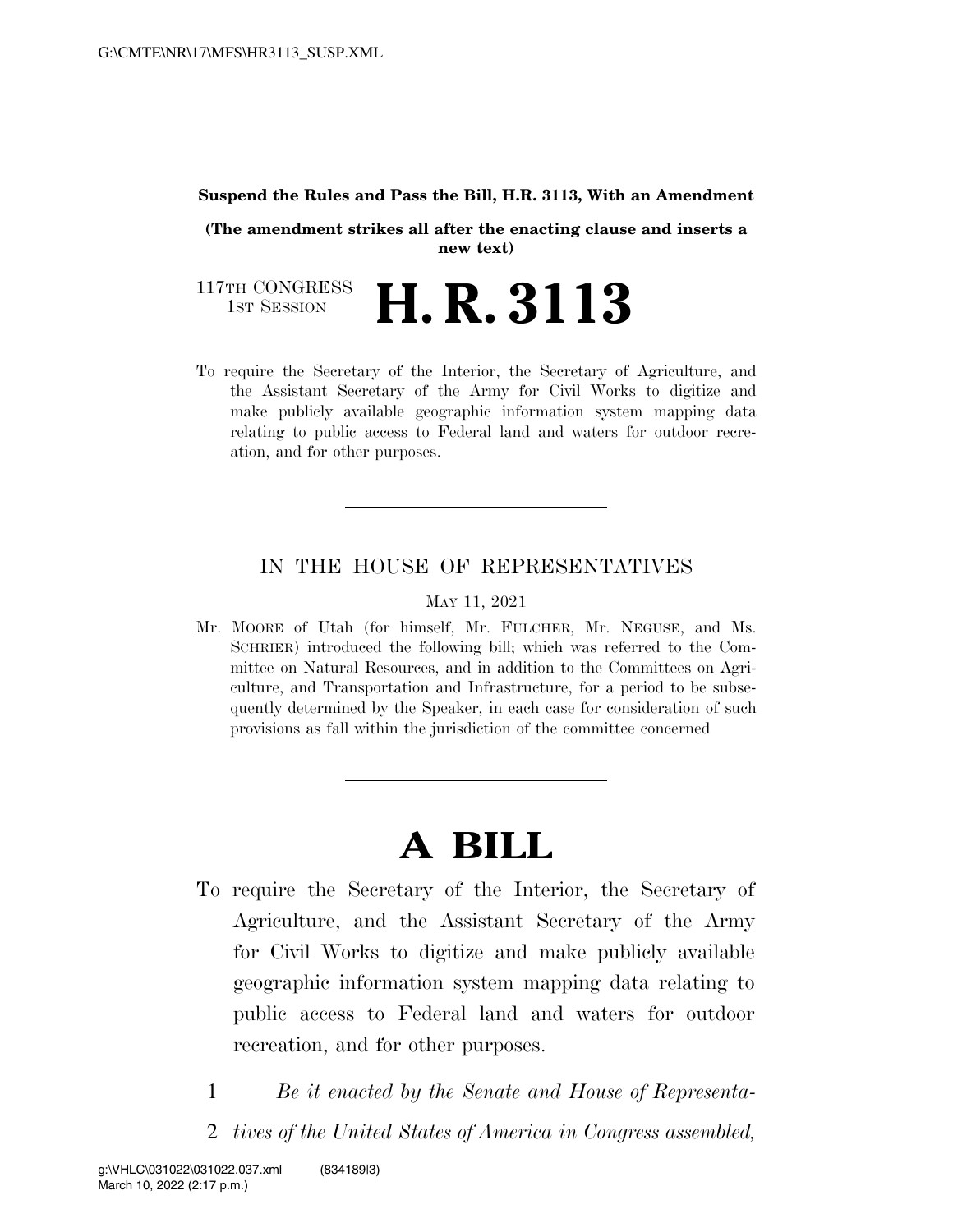# **SECTION 1. SHORT TITLE.**

 This Act may be cited as the ''Modernizing Access to Our Public Land Act''.

# **SEC. 2. DEFINITIONS.**

In this Act:

| 6              | (1) FEDERAL LAND.—The term "Federal land"            |
|----------------|------------------------------------------------------|
| $\overline{7}$ | means any land managed by a Federal land manage-     |
| 8              | ment agency.                                         |
| 9              | (2) FEDERAL LAND MANAGEMENT AGENCY.—                 |
| 10             | term "Federal land management agency"<br>The         |
| 11             | means-                                               |
| 12             | (A) the Bureau of Reclamation;                       |
| 13             | (B) the National Park Service;                       |
| 14             | (C) the Bureau of Land Management;                   |
| 15             | (D) the United States Fish and Wildlife              |
| 16             | Service;                                             |
| 17             | (E) the Forest Service; and                          |
| 18             | (F) the Corps of Engineers.                          |
| 19             | (3) ROAD OR TRAIL.—The term "road or trail"          |
| 20             | means a road or trail designated by 1 or more of the |
| 21             | Secretaries for public use.                          |
| 22             | SECRETARIES.—The term "Secretaries"<br>(4)           |
| 23             | means-                                               |
| 24             | (A) the Secretary of Agriculture, acting             |
| 25             | through the Chief of the Forest Service;             |
| 26             | (B) the Secretary of the Interior; and               |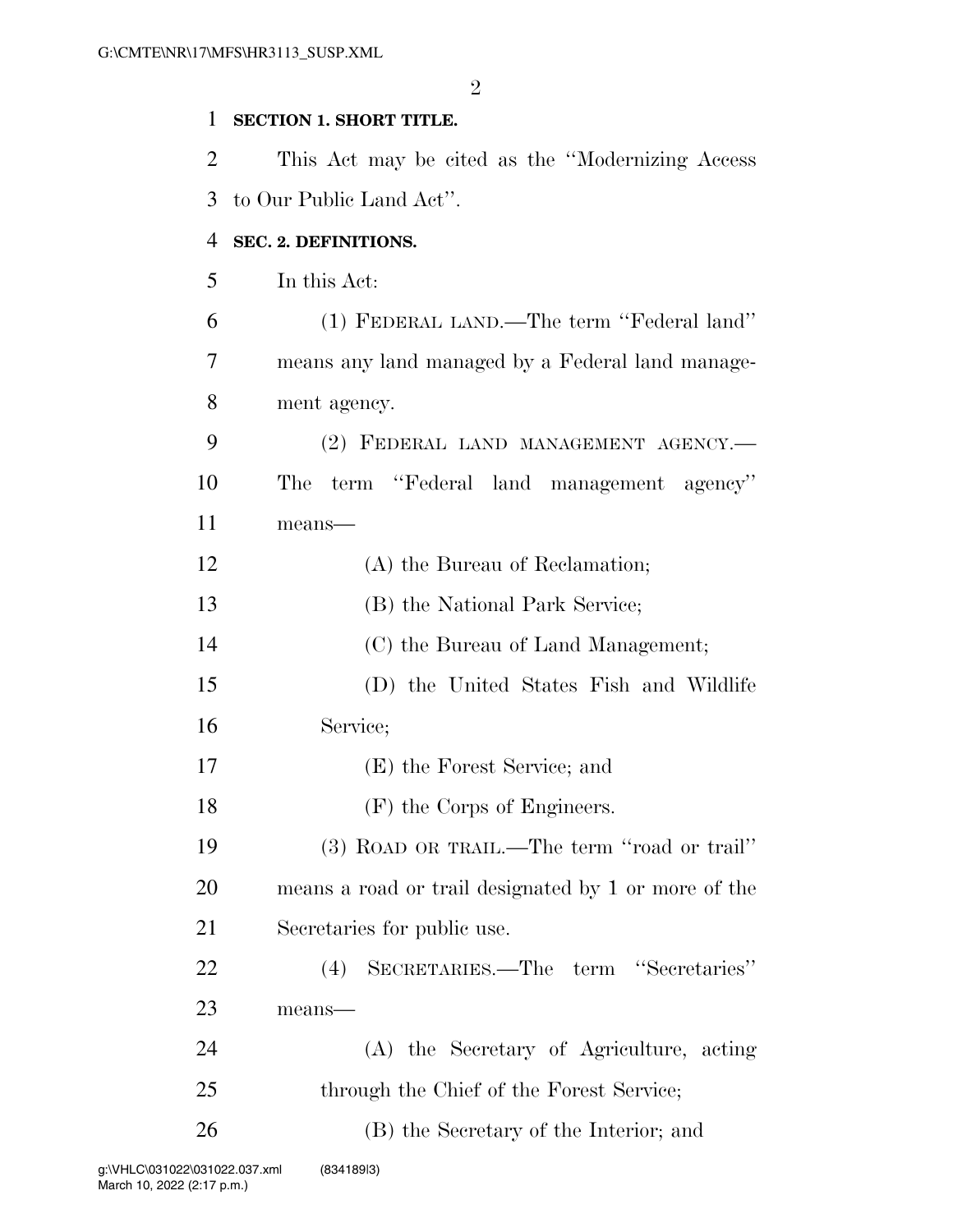(C) the Secretary of the Army, acting through the Assistant Secretary of the Army for Civil Works.

#### **SEC. 3. INTERAGENCY DATA STANDARDIZATION.**

 Not later than 30 months after the date of enactment of this Act, the Secretaries shall jointly develop and adopt interagency standards to ensure compatibility and inter- operability among applicable Federal databases with re-spect to the collection and dissemination of data—

 (1) relating to public outdoor recreational use on Federal land; and

 (2) used to depict locations at which recreation uses are available to the public.

### **SEC. 4. DIGITIZATION AND PUBLICATION OF EASEMENTS.**

 (a) IN GENERAL.—Not later than 4 years after the date of enactment of this Act, each of the Secretaries, to the maximum extent practicable, shall digitize and publish on the applicable agency website geographic information system mapping data that specifies, with respect to the relevant Secretary, all Federal interests in private land, including easements (other than flowage easements), res-ervations, and rights-of-way—

 (1) to which the Federal Government does not have a fee title interest; and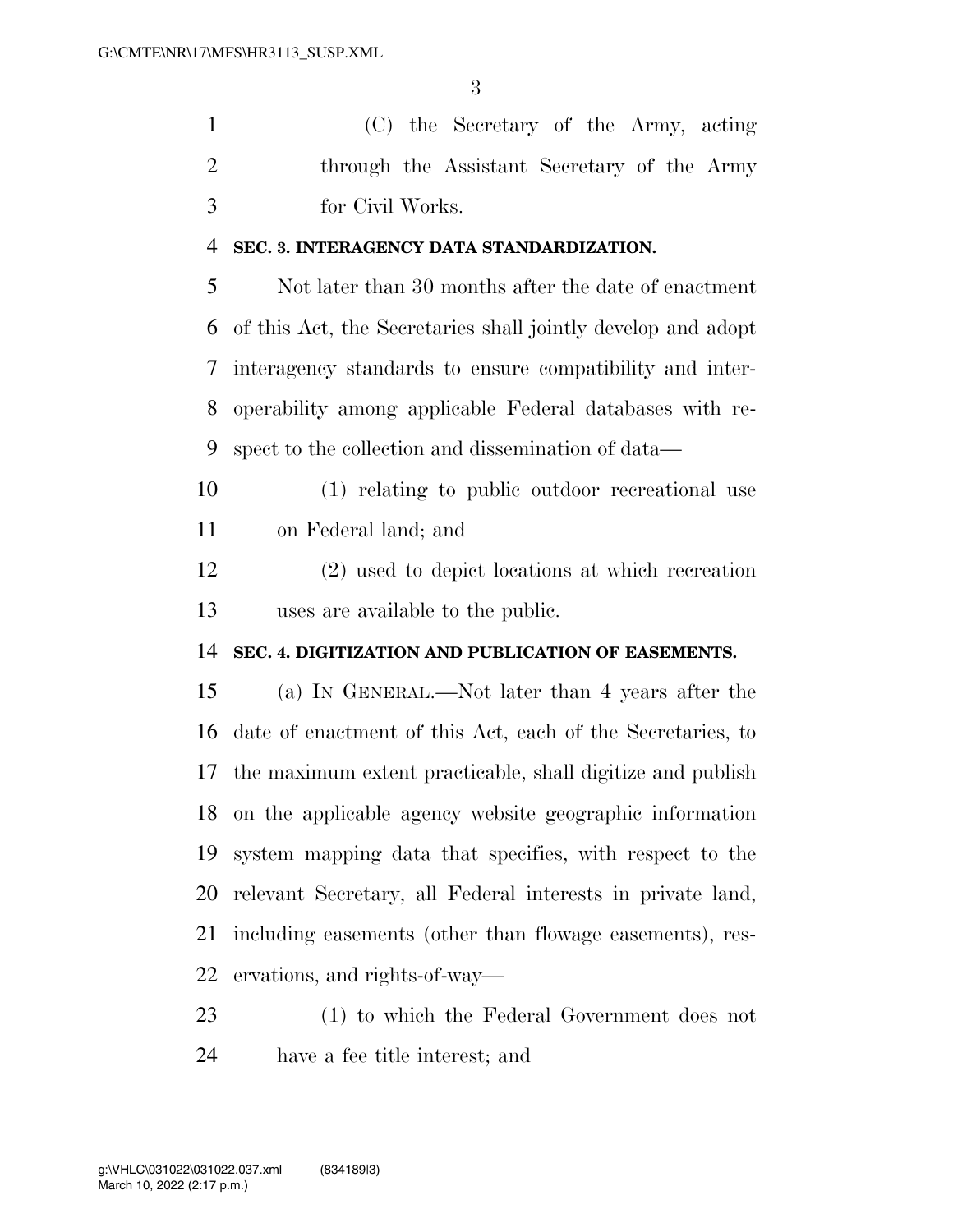(2) that may be used to provide public rec-reational access to the Federal land.

 (b) PUBLIC COMMENT.—The Secretaries shall de- velop a process to allow members of the public to submit questions or comments regarding the information de-scribed in subsection (a).

# **SEC. 5. DATA CONSOLIDATION AND PUBLICATION OF ROUTE AND AREA DATA FOR PUBLIC REC-REATIONAL USE.**

 (a) IN GENERAL.—Beginning not later than 5 years after the date of enactment of this Act, each of the Secre- taries, to the maximum extent practicable, shall make pub- licly available on the website of the Department of the In- terior, the Forest Service, and the Corps of Engineers, as applicable, geographic information system data with re-spect to the following:

 (1) Status information with respect to whether roads and trails on the Federal land are open or closed.

 (2) The dates on which roads and trails on the Federal land are seasonally closed.

 (3) The classes of vehicles and types of rec- reational uses that are allowed on each segment of roads and trails on the Federal land, including the permissibility of—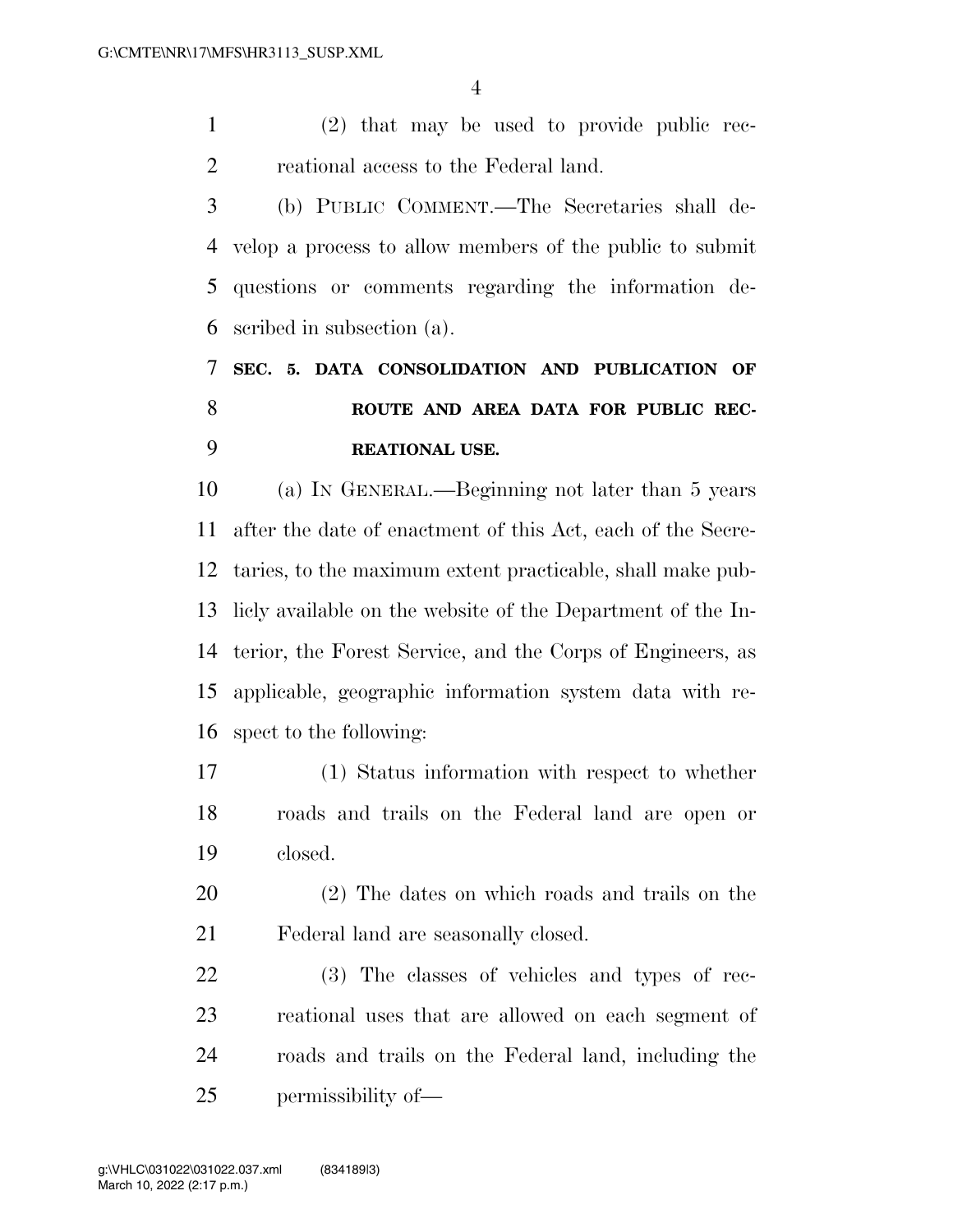| $\mathbf{1}$   | (A) off-highway vehicles;                                    |
|----------------|--------------------------------------------------------------|
| $\overline{2}$ | (B) motorcycles;                                             |
| 3              | (C) nonmotorized bicycles;                                   |
| $\overline{4}$ | (D) electric bicycles;                                       |
| 5              | (E) passenger vehicles;                                      |
| 6              | (F) nonmechanized transportation; and                        |
| 7              | (G) over-snow vehicles.                                      |
| 8              | (4) The boundaries of areas where hunting or                 |
| 9              | recreational shooting (including archery, firearm dis-       |
| 10             | charge, and target shooting) is permanently re-              |
| 11             | stricted or prohibited on the Federal land.                  |
| 12             | (b) $UPDATES$ .                                              |
| 13             | (1) IN GENERAL.—The Secretaries, to the max-                 |
| 14             | imum extent practicable, shall update the data de-           |
| 15             | scribed in subsection (a) not less frequently than           |
| 16             | twice per year.                                              |
| 17             | (2) PUBLIC COMMENT.—The Secretaries shall                    |
| 18             | develop a process to allow members of the public to          |
| 19             | submit questions or comments regarding the infor-            |
| 20             | mation described in subsection (a).                          |
| 21             | (c) EFFECT.—Geographic information system data               |
| 22             | made publicly available under subsection (a) shall not dis-  |
| 23             | close information regarding the nature, location, char-      |
| 24             | acter, or ownership of historic, paleontological, or archae- |
| 25             | ological resources, consistent with applicable law.          |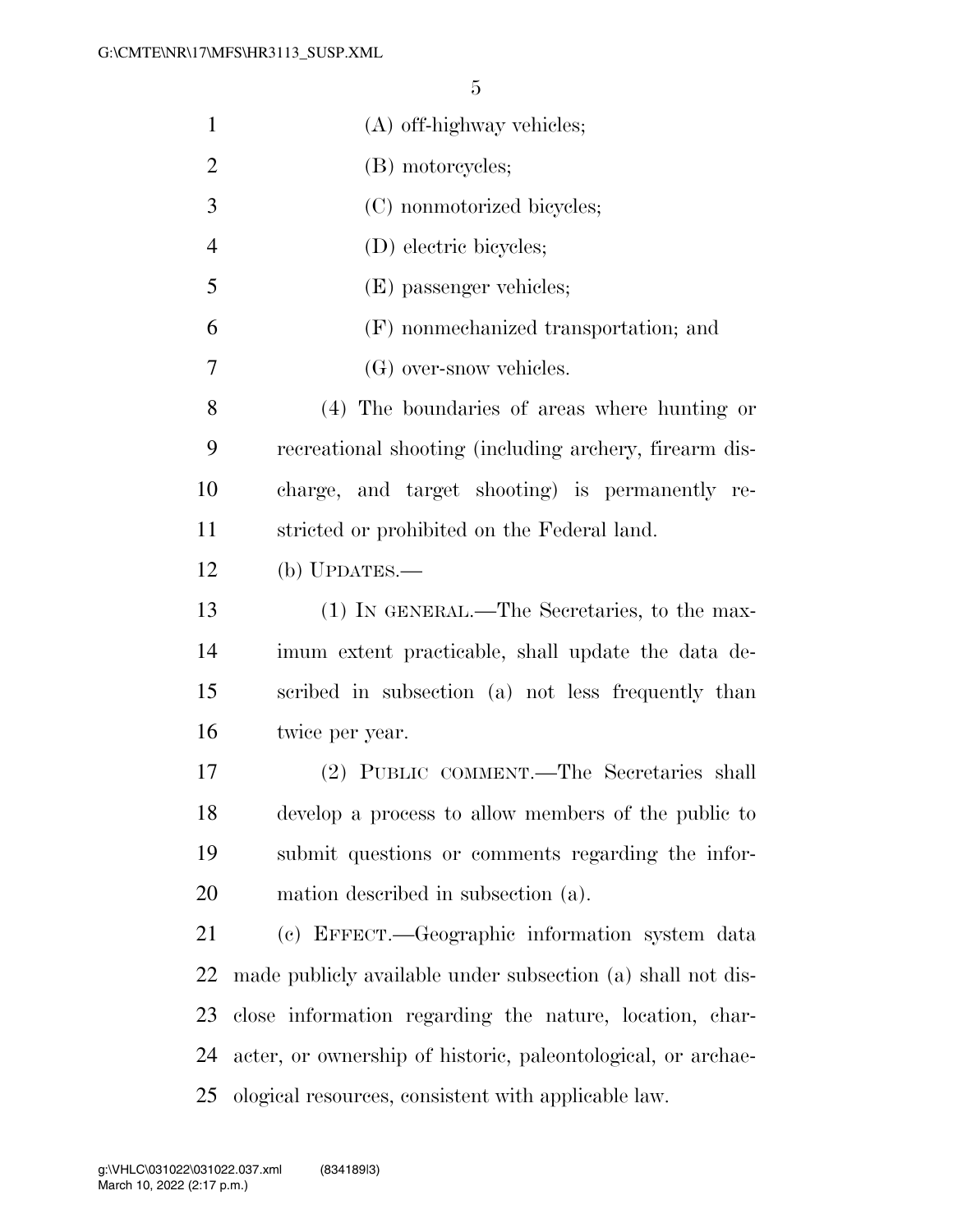# **SEC. 6. COOPERATION AND COORDINATION.**

 (a) THIRD-PARTY PROVIDERS.—The Secretaries may enter into an agreement with a third party to carry out any provision of this Act.

 (b) US GEOLOGICAL SURVEY.—The Secretaries may work with the Director of the United States Geological Survey to collect, aggregate, digitize, standardize, or pub- lish data on behalf of the Secretary of the Interior to meet the requirements of this Act.

# **SEC. 7. REPORTS.**

 Not later than 1 year after the date of enactment of this Act and annually thereafter through March 30, 2031, the Secretaries shall submit a report on the progress made by the Secretaries with respect to meeting the re-quirements of this Act to—

- (1) the Committee on Energy and Natural Re-sources of the Senate;
- (2) the Committee on Environment and Public Works of the Senate;
- (3) the Committee on Natural Resources of the
- House of Representatives; and
- (4) the Committee on Transportation and In-frastructure of the House of Representatives.

# **SEC. 8. AUTHORIZATION OF APPROPRIATIONS.**

There are authorized to be appropriated—